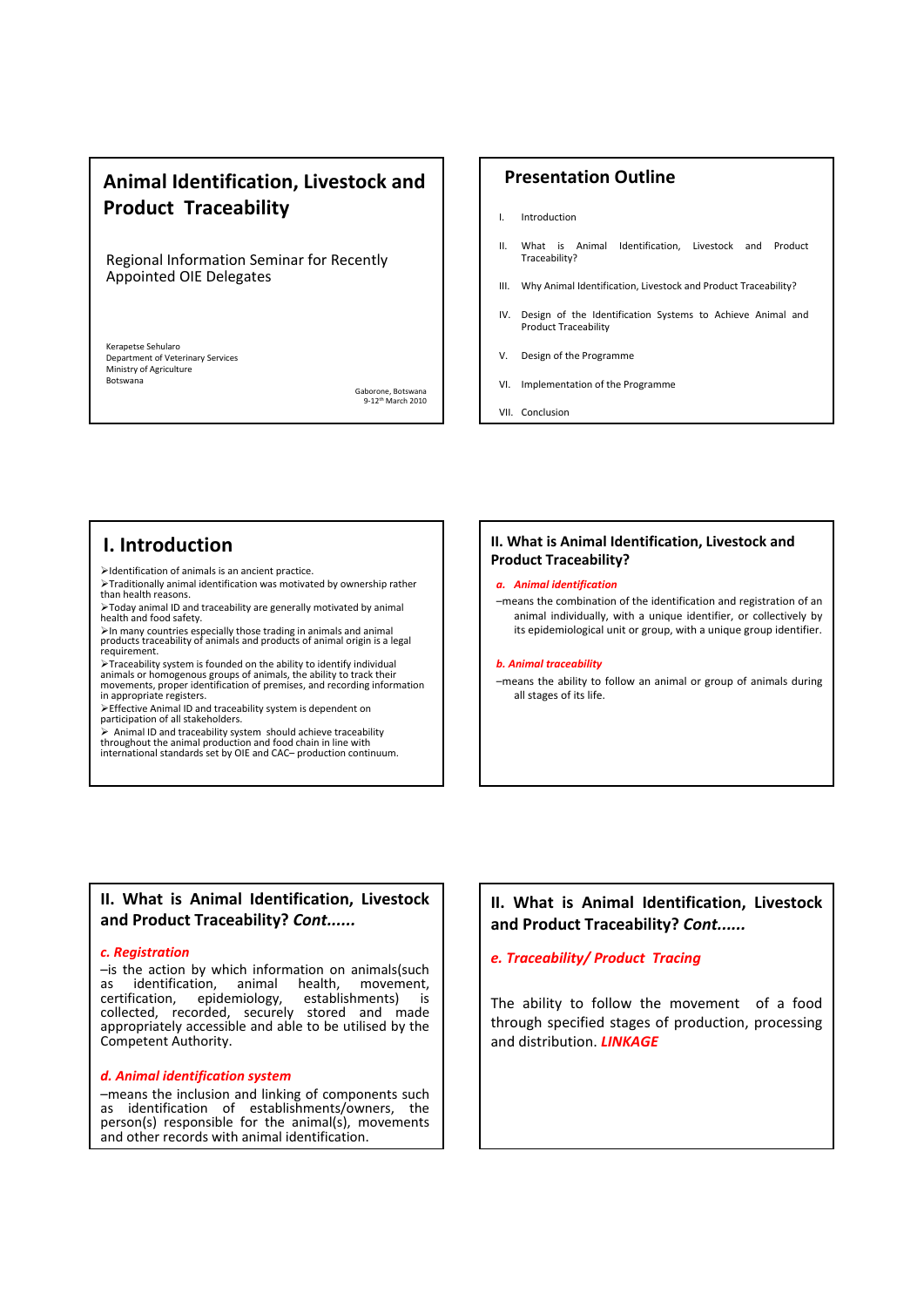## **III. Why Animal Identification, Livestock and Product Traceability?**

## *To support national policies and activities relating to–*

>disease prevention and control–including zoonotic diseases

>certification of exports.

>food quality and organoleptic factors.

>to maintain consumer confidence.

>to prevent fraud

## **III. Why Animal Identification, Livestock and Product Traceability?** *Cont......*

>Support measures to detect and control diseases including

 $\checkmark$ Surveillance

- $\checkmark$ early detection and notification of outbreaks
- $\checkmark$  rapid response
- $\checkmark$  control of animal movements  $\checkmark$ zoning or compartmentalization
- $\checkmark$ Sampling
- $\checkmark$  herd/flock health programs
- $\checkmark$  breeding or genetic improvement programs
- 9Productivity intensification‐differentiation

## **IV. Design and Implementation of the Identification Systems to Achieve Animal and Product Traceability**

- a. Objectives of the system.
- b. Factors that determine system of choice.
- c. Responsibilities.
- d. Legal framework.
- e. Common basic factors of the system.
- f. Design and Implementation of the system

## **IV. Design and Implementation of the Identification Systems to Achieve Animal and Product Traceability** *Cont....*

#### **a. Objectives of the system.**

>should be clearly defined–in consultation between the Veterinary Authority and relevant sectors /stakeholders and.

>should be periodically reviewed.

**IV. Design and Implementation of the Identification Systems to Achieve Animal and Product Traceability** *Cont....*

#### *b. Factors that determine system of choice.*

•the outcomes of the risk assessment •the animal and public health situation and related programmes, •animal population parameters: species, breed, numbers, distribution, types of production •animal movement patterns •available technologies •trade in animals and animal products •cost/benefit analysis and other economic, •geographical and environmental considerations and •cultural aspects.

#### **IV. Design and Implementation of the Identification Systems to Achieve Animal and Product Traceability** *Cont....*

#### *c. Responsibilities.*

>Animal identification and animal traceability should be under the authority and responsibility of the Veterinary Authority.

>Other authorities may have jurisdiction over other aspects of the food chain, including food traceability.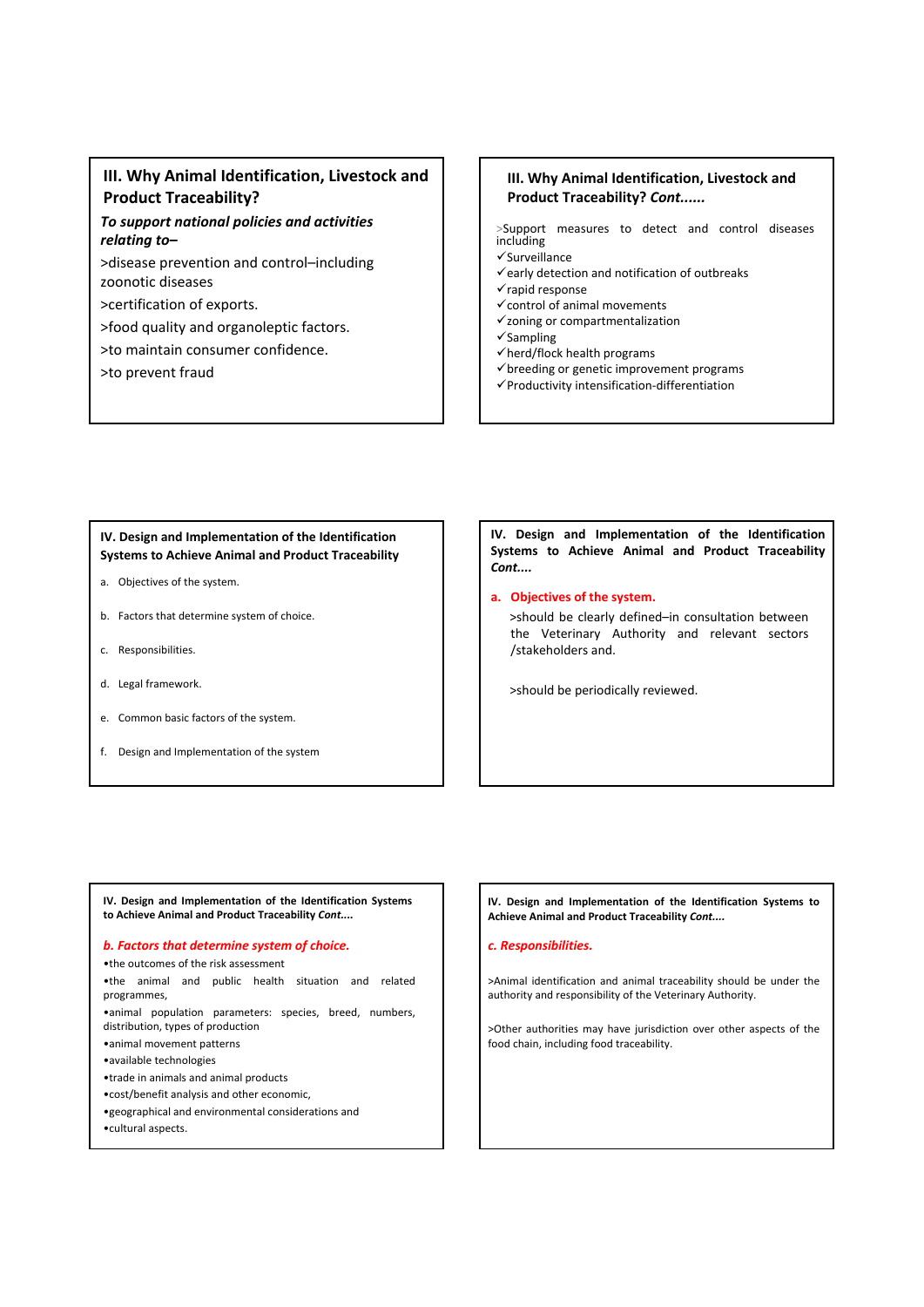**IV. Design and Implementation of the Identification Systems to Achieve Animal and Product Traceability** *Cont....*

## *d. Legal framework.*

>Veterinary Authority, with relevant governmental agencies and in consultation with the private sector should develop a legal framework for the implementation and enforcement of the system.

>International Standards ‐ OIE Chpt 4.1 and 4.2 of the Code and CAC/GL 60‐2006.

**IV. Design and Implementation of the Identification Systems to Achieve Animal and Product Traceability** *Cont....*

## *d. Legal framework cont.....*

The legal framework should address the following:

>obligations of the competent authorities and other stakeholders. >the objectives and scope of the system >organisational arrangements including choice of technologies >registration, >checking, verification, inspection and penalties >confidentiality of data

>accessibility and exchange of information

>Where relevant funding mechanism

**IV. Design and Implementation of the Identification Systems to Achieve Animal and Product Traceability** *Cont....*

#### *e. Common basic factors of the system.*

>legal framework, >procedures, >Competent Authority, >identification of establishments/owners, >animal identification >animal movements

**IV. Design and Implementation of the Identification Systems to Achieve Animal and Product Traceability** *Cont....*

*f. Key elements of the design and Implementation of the Animal ID and traceability system*

¾*Desired outcomes* – in defining them there should be consultation between Veterinary Authorities and other stakeholders such as animal producers, food processors, private veterinarians, scientific research organisations and other government agencies.

Desired outcomes may be defined in terms of animal health (such as disease surveillance, vaccination programmes), public health (surveillance and control of zoonotic disease and food safety), management of emergencies, trade ( such as product certification), animal husbandry

#### **IV. Design and Implementation of the Identification Systems to Achieve Animal and Product Traceability** *Cont....*

>*Scope* – There should be consultation between all stakeholders when defining the scope of the system. The scope is often defined on the basis of species and sector and taking account of particular characteristics of the farming systems, such as beef for export, poultry in defined compartments, cattle within a defined FMD free zone. Countries are unique depending on their production systems and the nature of their industries.

>**Performance criteria** – what is it that you want the system to do? This will depend on the desired outcomes and scope. This should be defined in consultation with all the stakeholders. This is defined in quantitative terms depending on the epidemiology of the disease, such as tracing animals within 48 hours of the outbreak of FMD

#### **IV. Design and Implementation of the Identification Systems to Achieve Animal and Product Traceability Key elements** *cont....*

> *Preliminary studies* – assessment of the current situation. The assessment should take into account animal population, animal and public health situation, trade issues, animal movement patterns, information management and communication, availability of resources, social and cultural aspects of the country, legislation, available technology options, existing ID system(s), expected benefits of the system and to whom they accrue, funding mechanisms, sustainability, issues pertaining to data ownership and access rights, reporting requirements, etc.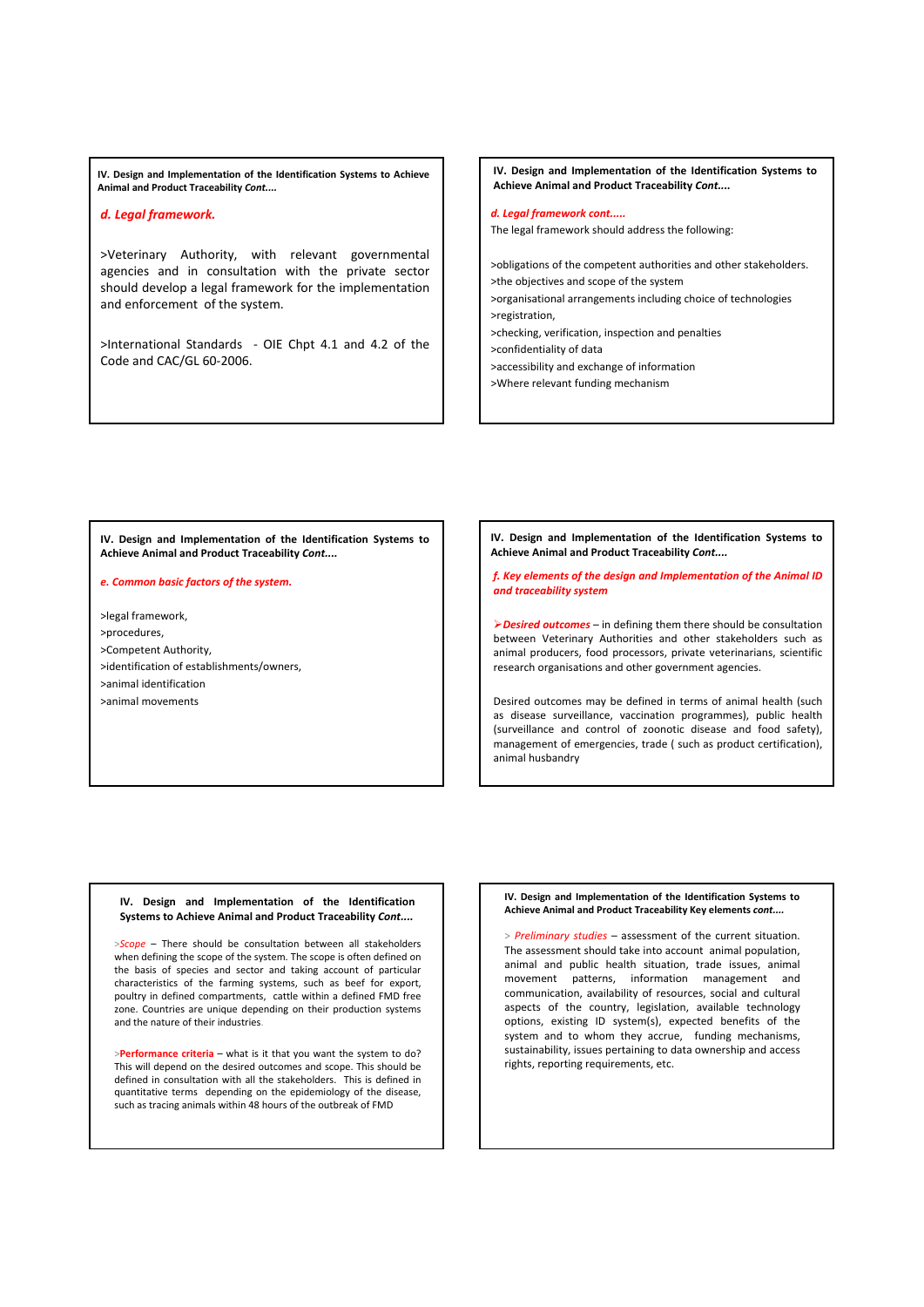## **V. Design of the Programme**

- a. Consultation
- b. Means of Animal ID.
- c. Registration
- d. Documentation
- e. Reporting
- f. Information System
- g. Laboratories
- h. Abattoirs, rendering plants, dead stock collection points, markets, assembly centres.
- i. Penalties
- j. Legal framework
- k. Implementation

## **V. Design of the Programme.** *Cont.....*

#### *a. Consultation.*

To facilitate implementation of the programme, the designing of the programme should be done in consultation with all the stakeholders

- *b. Means of Animal ID*
- $\triangleright$  Individual or Group durability, human resources, species and age of the animals, cultural aspects, animal welfare, farming practices, production systems, climatic conditions, resistance to tampering, trade consideration, cost, retention and readability etc
- ¾ Veterinary Authority should approve material and equipment chosen

## Design of the Programme. *Cont.....*

#### *b. Means of Animal ID cont....*

¾Procedures:

- Time period of ID of animals born in the establishment
- Animals introduced into the establishment

Animals that lose ID or ID is unusable.

■Arrangements and rules for the destruction and/or re-use of IDs. Penalties for the tampering and/or removal of official ID devices.

#### **Design of the Programme.** *Cont.....*

#### *c. Registration*

The design of the programme should incorporate procedures that will ensure that relevant events and information are registered in a timely and accurate manner. The following records should at least specify the species, unique identifier, date of event, the identifier of the establishment where the event took place, and the code for the event itself.

¾*Establishment/owners or responsible keepers* ‐ establishment should be identified and registered including their GPS coordinates, the type of establishment and the species kept and the owner.

¾*Animals* ‐ species, date of birth, production category, sex, breed, parents. ¾*Movements* – in or out for traceability purposes. ¾*Birth, slaughter and death of an animal ‐*

## **Design of the Programme.** *Cont.....*

### *c. Registration. Cont....*

¾*Change of ownership*

- ¾*Testing, health investigation, health certification*
- ¾*Imported and exported animals* link with Animal ID of importing and exporting country
- ¾*Animal IDlost or replaced*
- ¾*Animal missing*
- ¾*Animal ID retired (at slaughter, loss of ID or death on a farm)*

**V. Design of the Programme.** *Cont....*

*d. Documentation* – should be standardised in accordance with scope, performance criteria and desired outcomes and supported by the legal framework

e. Reporting - Depending on the scope, performance criteria and desired outcomes<br>the primary producer should be responsible for reporting movement, events,<br>changes in numbers of livestock to the Veterinary Authority.

 $f.$  Information system – Should be designed in accordance scope, performance criteria and desired outcomes. Can be *electronic or paper based*. The system should provide for collection, compilation, storage and retrieval

- The design of the information system should consider the following: ¾Linkage with other parts in the food chain
- ¾Minimise duplication
- ¾Relevant components such as databases should be compatible.
- ¾Confidentiality of data
- <sup>¾</sup>Appropriate safeguards to prevent the loss of data, including <sup>a</sup> system for backing up the data.
- *g. Laboratories* samples linked to the individual or group of animals.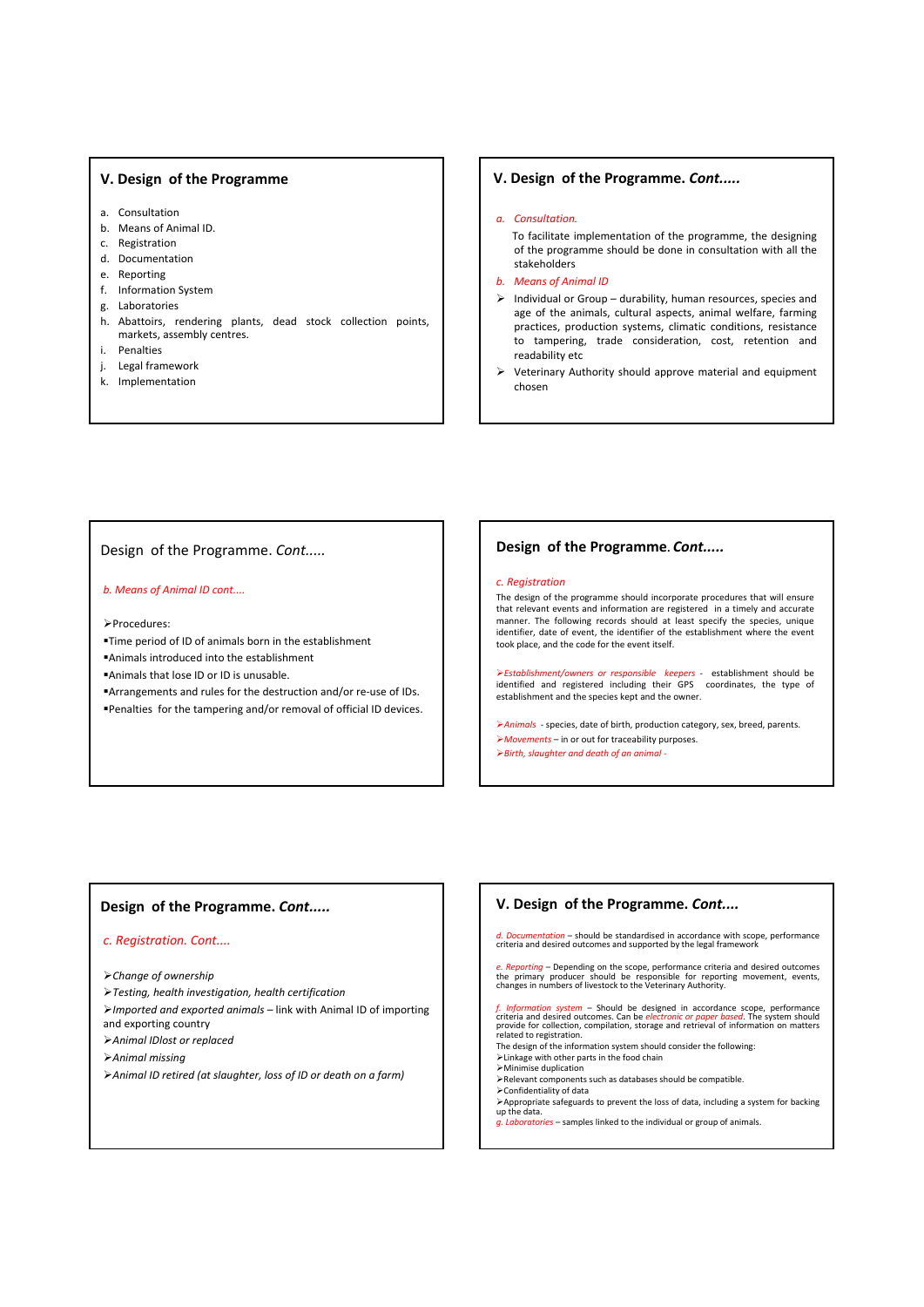## **V. Design of the Programme.** *Cont....*

#### *h. Abattoirs, rendering plants, dead stock collection points, markets and assembly points.*

¾These establishments are critical points for control of animal health and food safety.

¾Linkage with animal ID for product traceability

¾Collection and disposal of IDs should be done in accordance with established procedures and regulated within the legal framework.

¾The above establishments must report movement .

*i. Penalties* – should be proportionate, types of penalties should be defined in the programme and supported by the legal framework.

## **VI. Implementation of the Programme**

Implementation of the animal ID and traceability system should cover the following:

*a. Action plan*  ‐ the action plan should specify the timetable including the milestones and performance indicators, the human and financial resources, checking, enforcement and verification arrangements. The action plan should include the following activities

¾Communication ‐ the scope, performance criteria, designed outcomes, movements and registration requirements and sanctions must be communicated to all parties.

¾*Training programmes*

¾Technical support should be provided to address practical problems

#### **VI. Implementation of the Programme.** *Cont....*

#### *b. Checking and verification*

- ¾ *Checking* should start at the beginning of the implementation to detect, prevent and correct errors.
- ¾ *Verification* should begin after the preliminary period as determined by the Veterinary Authority to determine compliance with legal framework and operational requirements.
- *c. Auditing* should be carried out by the Veterinary Authority to detect the problems in the system and identify possible improvement areas.
- *d. Review* the programme should be subject to periodic review taking into account the results of the checking, verification and auditing activities.

## **VII. Conclusion**

¾Effective animal identification and traceability systems are essential to the achievement of desired outcomes.

¾Involvement of all stakeholders in the design and implementation of animal identification and traceability system is crucial for its adoption.

¾Animal identification and traceability system is a market access requirement.

# *Thank You*

# *Ke a Leboga*

#### **Botswana Animal ID and traceability system**

- i. Livestock population –
- ii. Exports beef and beef products to EU and other regional markets.
- iii. Beef and beef products from imported animals not exported to EU . iv. Products from FMD control areas – fresh meat and canned
- products.
- v. Animal ID and traceability system‐ 2000, Animal ID compulsory in 2005.
- vi. Disease of economic importance FMD
- vii. Botswana divided into FMD control zones, FMD free zones, districts, extension areas, crushes (epidemiological unit). viii. Production system – commercial ranches, communal areas.
- ix. Animal ID prior to <sup>2001</sup> ear marks, individual owner brand on group of cattle, zonal brand.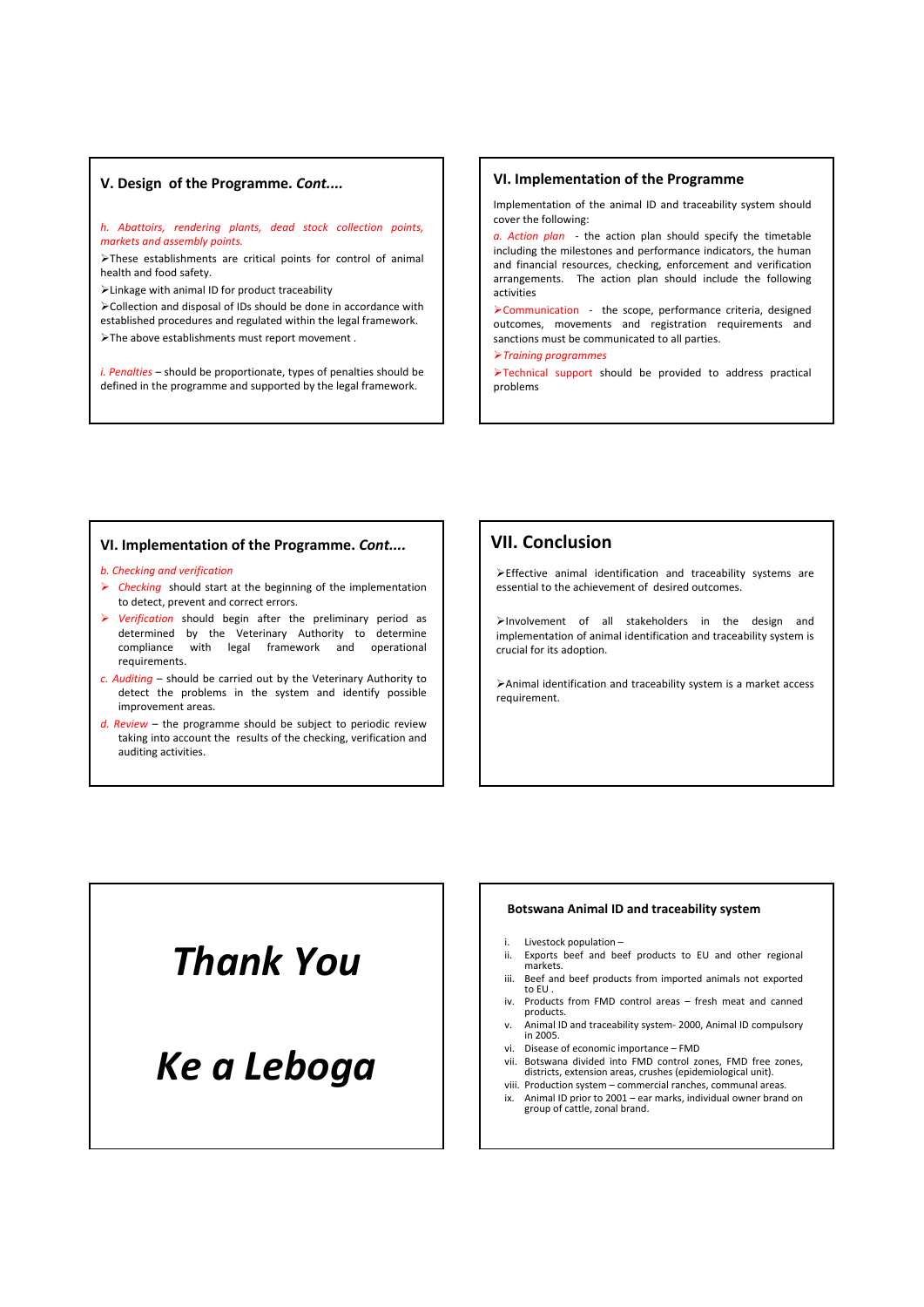## **Design of the Animal ID and Traceability system**

- i. Individual ID of cattle electronic system reticular bolus RFID. ii. National ID, resident permit, company registration number,
- Individual owner brand. iii. Computerised Database linked to National ID database.
- iv. Upload/Download of information.
- v. Animal and Public Health, animal movement control, product certification to comply with EU beef traceability and labelling requirements and stock theft.
- vi. Animal ID and traceability responsibility of government and product traceability responsibility of export establishments.
- vii. ID devices recycled
- viii. Legal instrument covers animal ID and livestock traceability only.